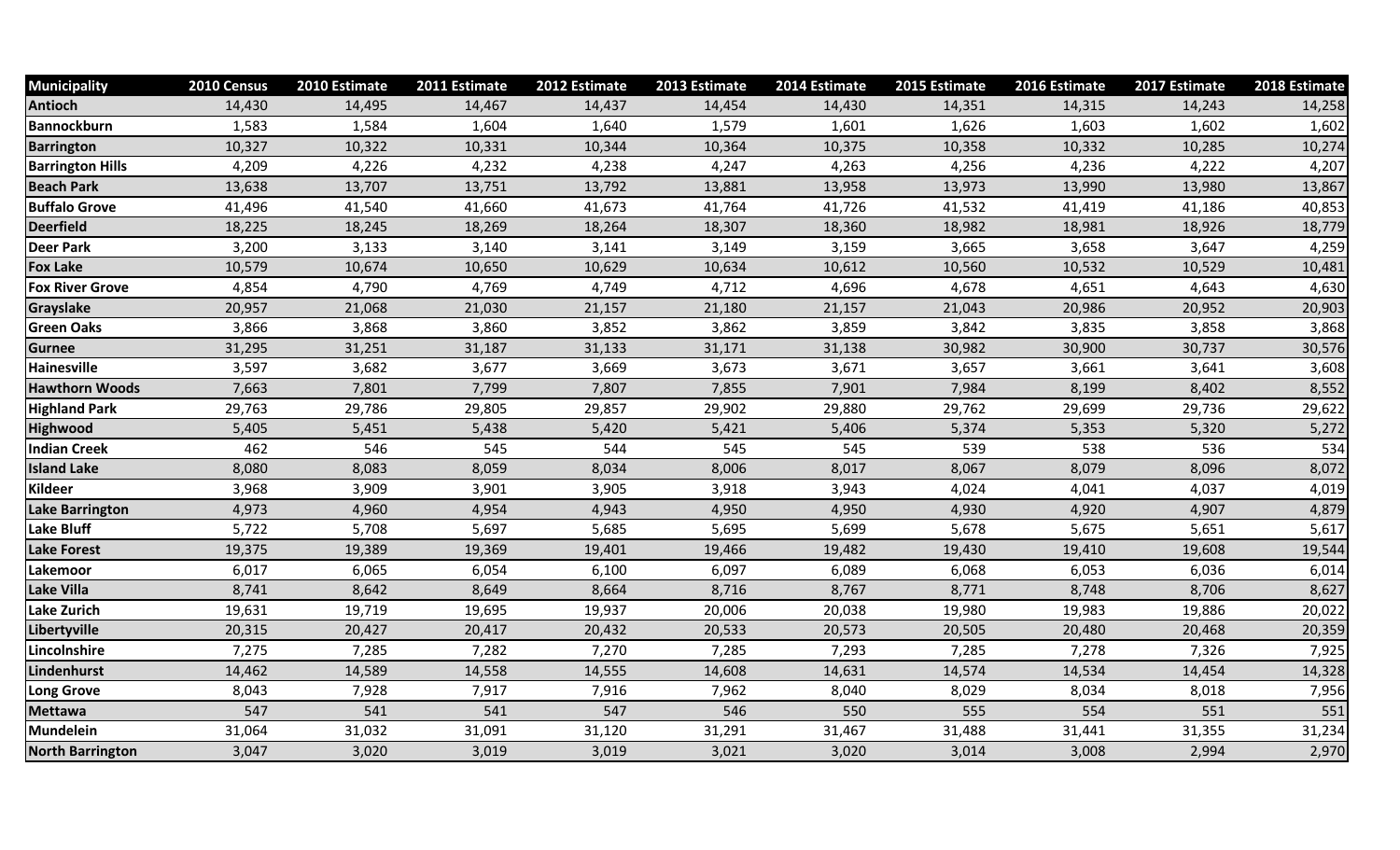| <b>North Chicago</b>      | 32,574 | 32,617 | 29,805 | 30,099 | 30,440 | 29,644 | 30,055 | 29,941 | 29,955 | 29,770 |
|---------------------------|--------|--------|--------|--------|--------|--------|--------|--------|--------|--------|
| <b>Old Mill Creek</b>     | 178    | 177    | 177    | 177    | 177    | 177    | 176    | 176    | 176    | 173    |
| <b>Park City</b>          | 7,570  | 7,578  | 7,570  | 7,560  | 7,571  | 7,566  | 7,536  | 7,532  | 7,506  | 7,457  |
| <b>Port Barrington</b>    | 1,517  | 1,513  | 1,510  | 1,505  | 1,497  | 1,498  | 1,491  | 1,487  | 1,492  | 1,488  |
| <b>Riverwoods</b>         | 3,660  | 3,674  | 3,666  | 3,656  | 3,662  | 3,663  | 3,650  | 3,645  | 3,623  | 3,595  |
| <b>Round Lake</b>         | 18,289 | 18,376 | 18,398 | 18,456 | 18,534 | 18,608 | 18,552 | 18,519 | 18,429 | 18,278 |
| <b>Round Lake Beach</b>   | 28,175 | 28,118 | 28,057 | 27,994 | 28,016 | 27,972 | 27,816 | 27,732 | 27,580 | 27,325 |
| <b>Round Lake Heights</b> | 2,676  | 2,743  | 2,736  | 2,733  | 2,735  | 2,730  | 2,711  | 2,706  | 2,693  | 2,671  |
| <b>Round Lake Park</b>    | 7,505  | 7,454  | 7,442  | 7,427  | 7,433  | 7,429  | 7,480  | 7,630  | 7,689  | 7,707  |
| <b>Third Lake</b>         | 1,182  | 1,178  | 1,176  | 1,172  | 1,183  | 1,179  | 1,179  | 1,171  | 1,166  | 1,156  |
| <b>Tower Lakes</b>        | 1,283  | 1,279  | 1,274  | 1,273  | 1,272  | 1,268  | 1,263  | 1,257  | 1,248  | 1,235  |
| <b>Vernon Hills</b>       | 25,113 | 25,057 | 25,575 | 25,538 | 25,610 | 25,872 | 26,272 | 26,318 | 26,225 | 26,641 |
| Volo                      | 2,929  | 2,985  | 3,222  | 3,525  | 3,897  | 4,257  | 4,760  | 5,203  | 5,465  | 5,580  |
| <b>Wadsworth</b>          | 3,815  | 3,754  | 3,747  | 3,738  | 3,751  | 3,748  | 3,731  | 3,722  | 3,703  | 3,681  |
| <b>Wauconda</b>           | 13,603 | 13,662 | 13,729 | 13,782 | 13,886 | 13,907 | 13,835 | 13,801 | 13,731 | 13,620 |
| Waukegan                  | 89,078 | 89,126 | 88,954 | 88,778 | 88,884 | 88,788 | 88,371 | 88,174 | 87,638 | 86,792 |
| <b>Winthrop Harbor</b>    | 6,742  | 6,875  | 6,861  | 6,842  | 6,846  | 6,834  | 6,793  | 6,777  | 6,738  | 6,673  |
| Zion                      | 24,413 | 24,421 | 24,383 | 24,327 | 24,340 | 24,294 | 24,153 | 24,072 | 23,929 | 23,705 |

| Township       | 2010 Census | 2010 Estimate | 2011 Estimate | 2012 Estimate | 2013 Estimate | 2014 Estimate | 2015 Estimate | 2016 Estimate | 2017 Estimate | 2018 Estimate |
|----------------|-------------|---------------|---------------|---------------|---------------|---------------|---------------|---------------|---------------|---------------|
| <b>Antioch</b> | 27,745      | 27,749        | 27,697        | 27,642        | 27,678        | 27,644        | 27,509        | 27,451        | 27,332        | 27,251        |
| Avon           | 65,001      | 64,954        | 64,851        | 64,922        | 65,018        | 64,981        | 64,725        | 64,688        | 64,488        | 64,105        |
| <b>Benton</b>  | 18,951      | 19,001        | 19,010        | 19,016        | 19,085        | 19,120        | 19,082        | 19,073        | 19,015        | 18,853        |
| Cuba           | 16,826      | 16,831        | 16,806        | 16,779        | 16,800        | 16,795        | 16,739        | 16,713        | 16,652        | 16,555        |
| Ela            | 42,654      | 42,750        | 42,706        | 42,953        | 43,109        | 43,241        | 43,802        | 43,979        | 44,001        | 44,780        |
| Fremont        | 32,337      | 32,364        | 32,409        | 32,445        | 32,600        | 32,729        | 32,732        | 32,775        | 32,743        | 32,631        |
| Grant          | 26,523      | 26,579        | 26,569        | 26,620        | 26,721        | 26,746        | 26,702        | 26,677        | 26,694        | 26,582        |
| Lake Villa     | 40,276      | 40,401        | 40,347        | 40,329        | 40,455        | 40,515        | 40,376        | 40,281        | 40,085        | 39,748        |
| Libertyville   | 53,139      | 53,182        | 53,374        | 53,369        | 53,585        | 53,788        | 53,838        | 53,794        | 53,703        | 53,662        |
| <b>Moraine</b> | 34,129      | 34,104        | 34,103        | 34,130        | 34,173        | 34,143        | 34,043        | 33,966        | 33,982        | 33,817        |
| <b>Newport</b> | 6,770       | 6,776         | 6,777         | 6,776         | 6,804         | 6,816         | 6,797         | 6,791         | 6,768         | 6,723         |
| <b>Shields</b> | 39,062      | 39,136        | 36,342        | 36,691        | 37,089        | 36,333        | 36,765        | 36,656        | 36,781        | 36,613        |
| Vernon         | 67,095      | 67,159        | 67,485        | 67,398        | 67,565        | 67,755        | 67,813        | 67,785        | 67,616        | 68,135        |
| <b>Warren</b>  | 64,841      | 64,901        | 64,801        | 64,710        | 64,811        | 64,769        | 64,483        | 64,362        | 64,068        | 63,664        |